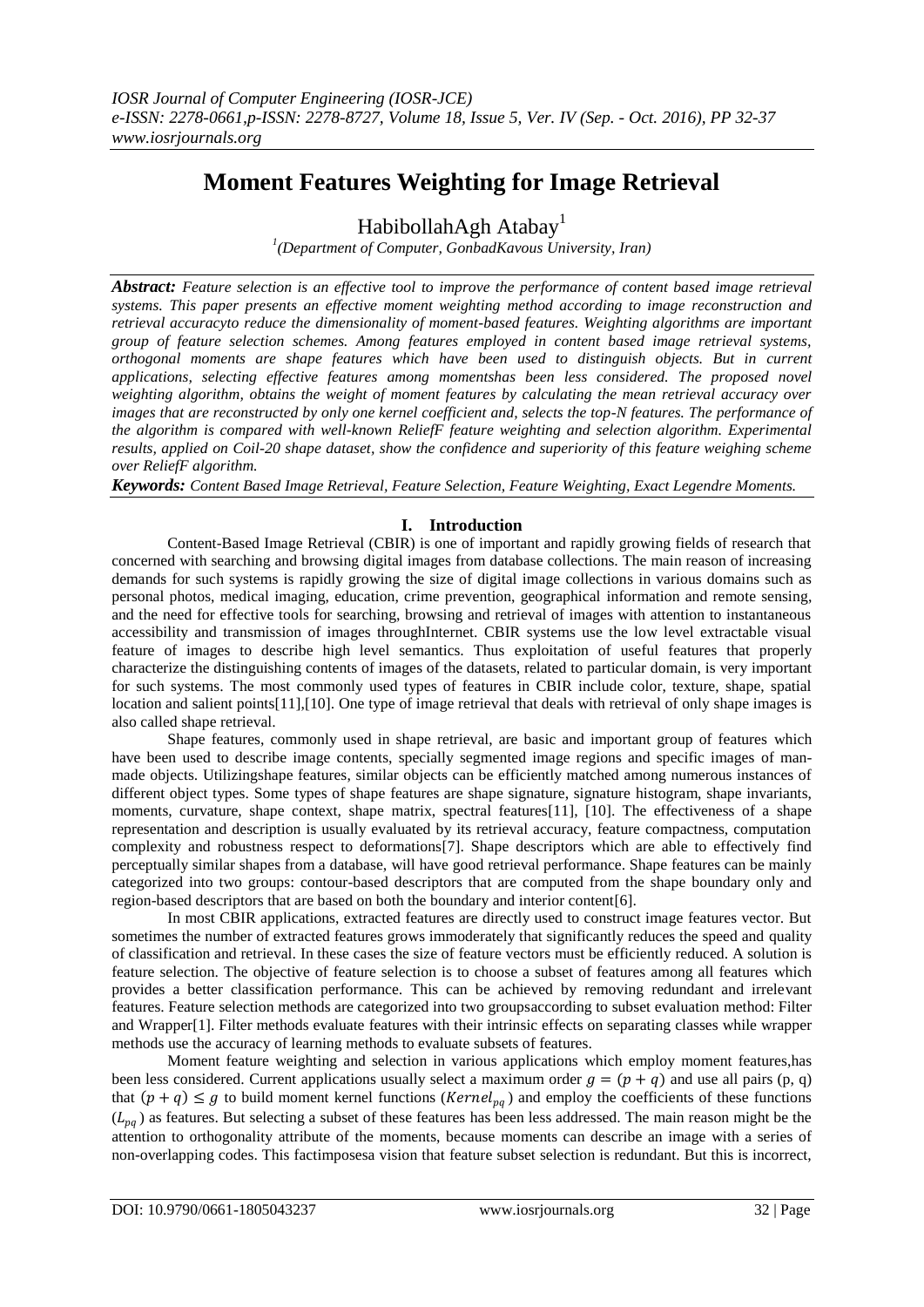because each feature shows specific property of the shape ofan image and each property has different effect on retrieval accuracy.

This paper presents a novel moment feature weighting and selection algorithm by utilizing reconstruction property of moments to evaluate their effects on retrieval accuracy. At the first step, the algorithm produces a new set of images by extractingpatterns from each image of the datasetby reconstructing it only with one kernel coefficient $L_{pq}$ . Then, it calculates the mean accuracy of querying each image of the dataset and uses it as the weight for each feature. Finally, the algorithm selects the top-k features with higher weights and retrieval accuracy, based on the original database. The proposed algorithm is applied on Coil-20 shape dataset[\[9\]](#page-5-5).

The organizationof rest of the paper is as follows. Section one describes Legendre moment calculation method to construct feature vectors and describesthe image reconstruction process using moments. Section two, proposes the feature weighting and selection algorithm. Section three talks about the experimental results and, section four is conclusion.

# **II. Legendre Moments and Image Reconstruction**

Moment descriptors are suitable to describe shapes. This is mainly due to their ability to fully describe an image by encoding its contents in a compact way. Orthogonal momentsare widely used as descriptors. The main reason is that orthogonal moments can represent an image with the minimum amount of information redundancy, thus the recovery of an image from its geometric moments is accurate. These moments can be classified into continuous and discrete moments [\[15\]](#page-5-6). Examples of continuous orthogonal moments are Legendre, Zernike, Pseudo-Zernike and Fourier-Mellin. Examples of discrete ones are Tchebichef, Krawtchouk,Racah and Dual Hahn moments [\[12\]](#page-5-7). Orthogonal moment firstly introduced in [\[13\]](#page-5-8) as a generalization of geometric moments with using Legendre, Zernike and other polynomials as kernel function.

Legendre moments have been used in many applications in image recognition [\[3,](#page-5-9) [4,](#page-5-10) [14\]](#page-5-11) and analysis [\[2\]](#page-5-12). Hosny[\[5\]](#page-5-13) proposed a fast and accurate method for both binary and gray level images named Exact Legendre Moment (ELM). This section presents ELM and shows the reconstruction property of Legendre moments.

# *1.1. Legendre Moments Calculation*

Legendre moments are continuous and orthogonal and they can represent images with minimum redundancy. The general computational form of an order moment  $g=(p+q)$  computed on an N×M image having intensity function  $f(x, y)$ , is defined as follows

$$
L_{pq} = NF * \int_{i=1}^{N} \int_{j=1}^{M} Kernel_{pq}(x_i, y_j) f(x_i, y_j)
$$
\n(1)

Where  $Kernel_{pq}$  (.) corresponds to the moment's kernel consisting of specific polynomials of order *p* and *q*, which constitute the orthogonal basis and NF is a normalization factor. Legendre Momentsare specific type of moments that use Legendre polynomials to construct kernel functions and formulated as follows

$$
L_{pq} = \frac{(2p+1)(2q+1)}{4} \int_{-1}^{1} \int_{-1}^{1} P_p(x) P_p(y) f(x, y) dx dy
$$
 (2)

where  $P_p(x)$  is the  $p^{\text{th}}$  order of Legendre polynomial and is defined as

$$
P_p(x) = \sum_{k=0}^p a_{k,p} x^k = \frac{1}{2^p p!} \left(\frac{d}{dx}\right)^p \left[ (x^2 - 1) \right]^p \tag{3}
$$

where  $x \in [-1,1]$  and  $P_p(x)$  obeys the following rule

$$
P_{p+1}(x) = \frac{(2p+1)}{(p+1)} x P_p(x) - \frac{p}{p+1} P_{p-1}(x)
$$
\n(4)

with  $P_0(x) = 1$ ,  $P_1(x) = x$  and  $P > 1$ .

A set of Legendre polynomials constructs a complete set of orthogonal basis in the range [-1, 1] and can be defined as follows[\[5\]](#page-5-13)

$$
\tilde{L}_{pq} = \sum_{i=1}^{N} I_p(x_i) Y_{iq} , Y_{iq} = \sum_{j=1}^{N} I_p(y_j) f(x_i, y_j)
$$
\n(5)

where

$$
I_p(x_i) = \left(\frac{(2p+1)}{(2p+2)}\right) \left[xP_p(x) - P_{p-1}(x)\right]_{U_i}^{U_{i+1}}
$$
\n(6)

$$
I_q(y_j) = \left(\frac{(2q+1)}{(2q+2)}\right) [yP_q(y) - P_{q-1}(y)]_{V_i}^{V_{i+1}}
$$
\n(7)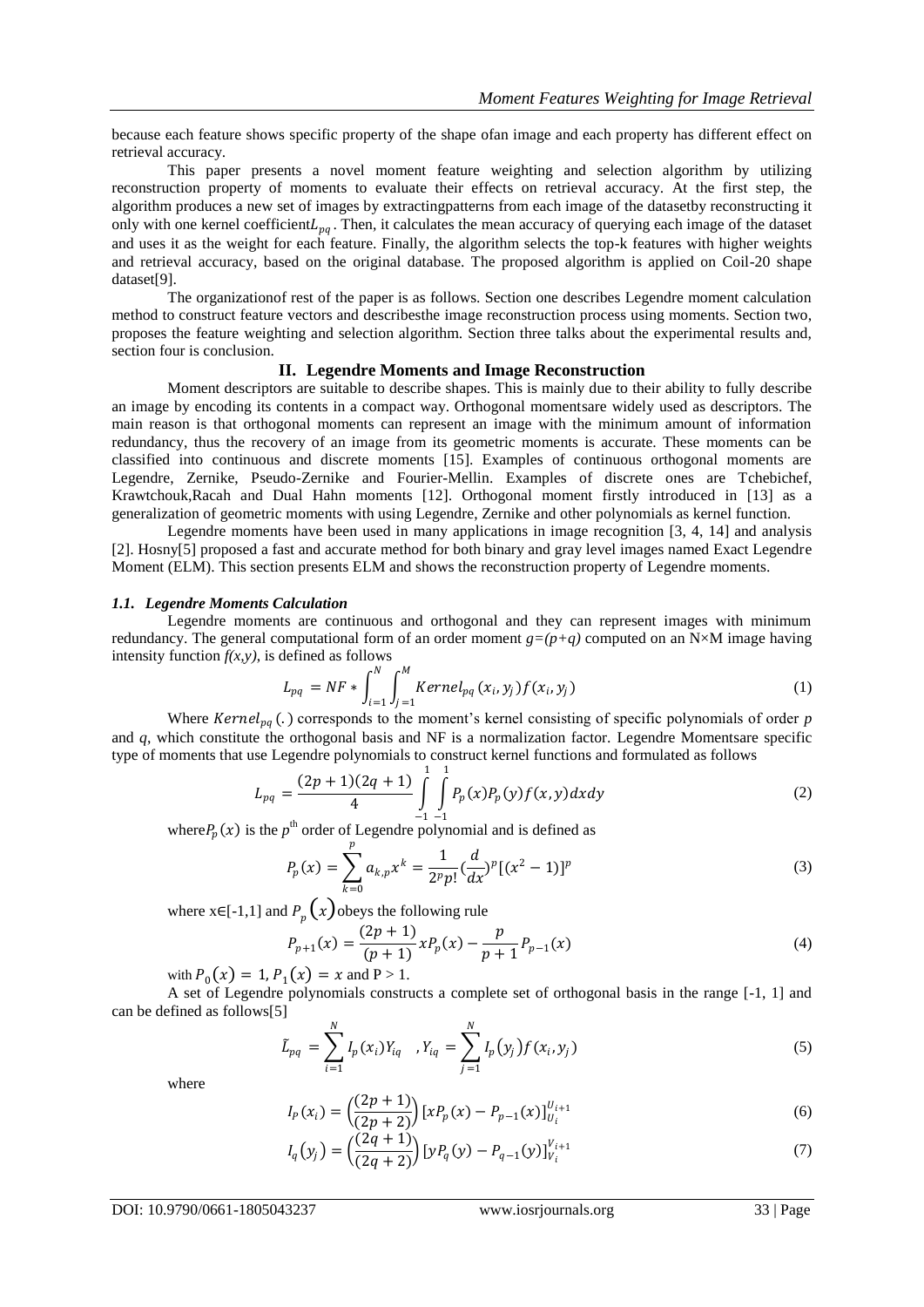$$
U_{i+1} = x_i + \frac{\Delta x_i}{2} = -1 + i\Delta x \tag{8}
$$

$$
U_i = x_i - \frac{\Delta x_i}{2} = -1 + (i - 1)\Delta x \tag{9}
$$

$$
V_{j+1} = y_i + \frac{\Delta j}{2} = -1 + j\Delta y \tag{10}
$$

$$
V_j = y_j - \frac{\Delta y_j}{2} = -1 + (j - 1)\Delta y \tag{11}
$$

In above equations  $(U_i, V_j)$  is the center of a pixel of any image with coordinates  $(x_i, y_j)$ .

# *1.2. Reconstruction Property of Legendre Moments*

Theoretically, if we have all image moments, we can reconstruct the original image. In the case of Legendre moments the reconstructed image can be calculated as follows

$$
f(x, y) = \sum_{p=0}^{\infty} \sum_{q=0}^{\infty} L_{pq} P_p(x) P_p(y)
$$
 (12)

Once a finite number of moments up to a specific order  $n_{max}$  are computed, the approximated image can be reconstructed by applying a similar formula:



**Figure 1.** Reconstruction of an image;from(a) to (f): original image, reconstructed by moment orders 10, 20, 30, 60 and 120.



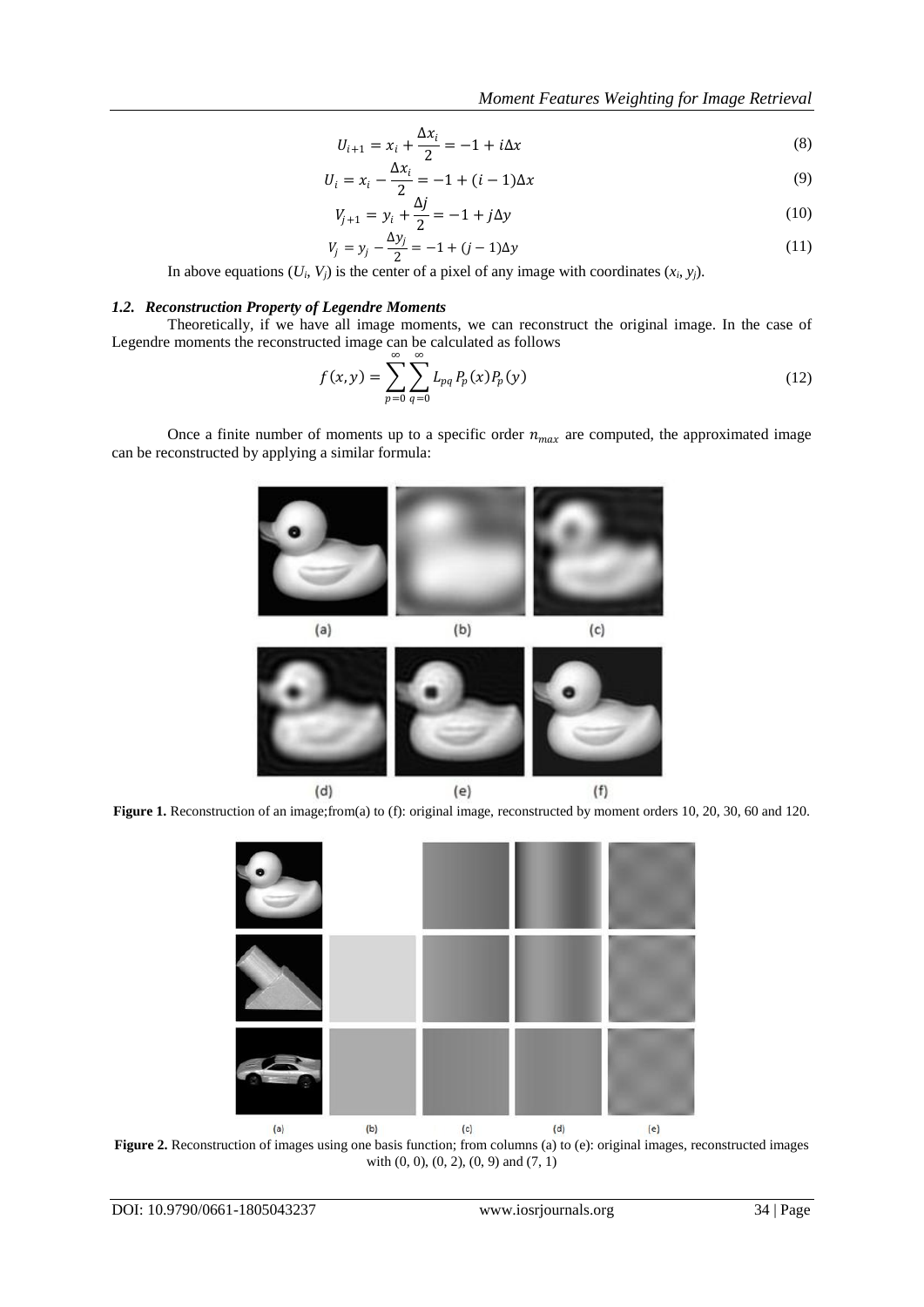$$
\hat{f}(x,y) = \sum_{p=0}^{n_{max}} \sum_{q=0}^{p} L_{p-q,q} P_{p-q}(x) P_p(y)
$$
\n(13)

Fig. 1 shows the reconstructed images using (13) with various values of  $n_{max}$  as an example.

Each orthogonal basis adds a layer to the reconstructed image and each one demonstrates a specific property of the shape of image. Reconstructed image of each layer can be shown with (14).

$$
f_{pq}(x, y) = L_{pq} P_p(x) P_p(y)
$$
\n(14)

Fig. 2 presents the reconstructed images using various pairs *(p, q)* in (13) for different images.

## **III. Proposed Feature Weighting and Selection Algorithm**

Assigning weights to each feature according to its effect on classification and retrieval is helpful to select the proper subset of features. This section describesthe novel algorithm for weighting and selection of moment features using image reconstruction property of moments and retrieval accuracy.

#### *1.3. Calculating Weight for Each Moment*

As we mentioned before, usually feature vectors are based on the selected moment order (g),that constructs  $m = \frac{(g+1)(g+2)}{2}$  $\frac{\sqrt{y+z}}{2}$  basis functions using the specified kernel function and the parameters p and q which  $(p+q) \leq g$ . The effect of each basis function on describing shape feature of an image, is demonstrated by  $L_{pq}$ in (1) and is used as a moment feature. Now if we want to know which of these basis functions describesthe feature of the shape of image,which better segregatesthe images from each object category, and thus improves the object retrieval accuracy, we can reconstruct the image with only that basis function and calculate the retrieval accuracy. The procedure is as follows:

- First, considering a pair (p, q) as parameters of a basis function, for each image of the original database, a moment feature  $L_{pq}$  by ELM method described in section (2.1) is calculated.
- The reconstructed image dataset considering the basis function is obtained by reconstruction of all images using (14).
- The mean retrieval accuracy for the reconstructed dataset is considered as the weight for the feature  $L_{pq}$ .

The mean retrieval accuracy can be obtained by considering each image of the dataset as a query image, calculating Euclidean distances from all other images, sorting the distances in ascending order, retrieving the top-K images and calculating precision of retrieval using (15). Then all retrieval precisions are averaged.

$$
Precision = \frac{Number\ of\ relevant\ images\ retrieved}{Total\ Number\ of\ relevant\ images\ retrieved}
$$
\n(15)

We can assign weight to each moment feature according to its effect on the retrieval accuracy and, select the best subset of features to construct selected feature vector.

## *1.4. Feature selection*

The simple way of feature selection according to feature weights is to sort the weights in decreasing order and selecting the top-N features with higher weights. But how we can choose N. One way is as follows:

- Sort features according to their weights in descending order.
- Select top-weighted features and calculate their retrieval accuracy.
- Add next feature to selected subset if the retrieval accuracy of new subset is improved in comparison with the previous subset or else omit it.
- If number of omitted features exceeds a specified threshold we can stop the algorithm or we can proceed until the all features are evaluated.

This fast and simple algorithm leads to select a subset of features that probably is the best one, considering the orthogonal moment. But this subset may be suboptimal.

Overall quality of selection can be calculated using the following formula

*Overall Quality* = 
$$
\beta \times Precision of Retrieval
$$
 +  $(1 - \beta) \times (1 - \frac{Number of Selected Features}{Total Number of Features})$  (16)

where,  $\beta$  (0 <  $\beta$  < 1) is a balancing factor which adjusts the importance of retrieval accuracy and the length of feature vector.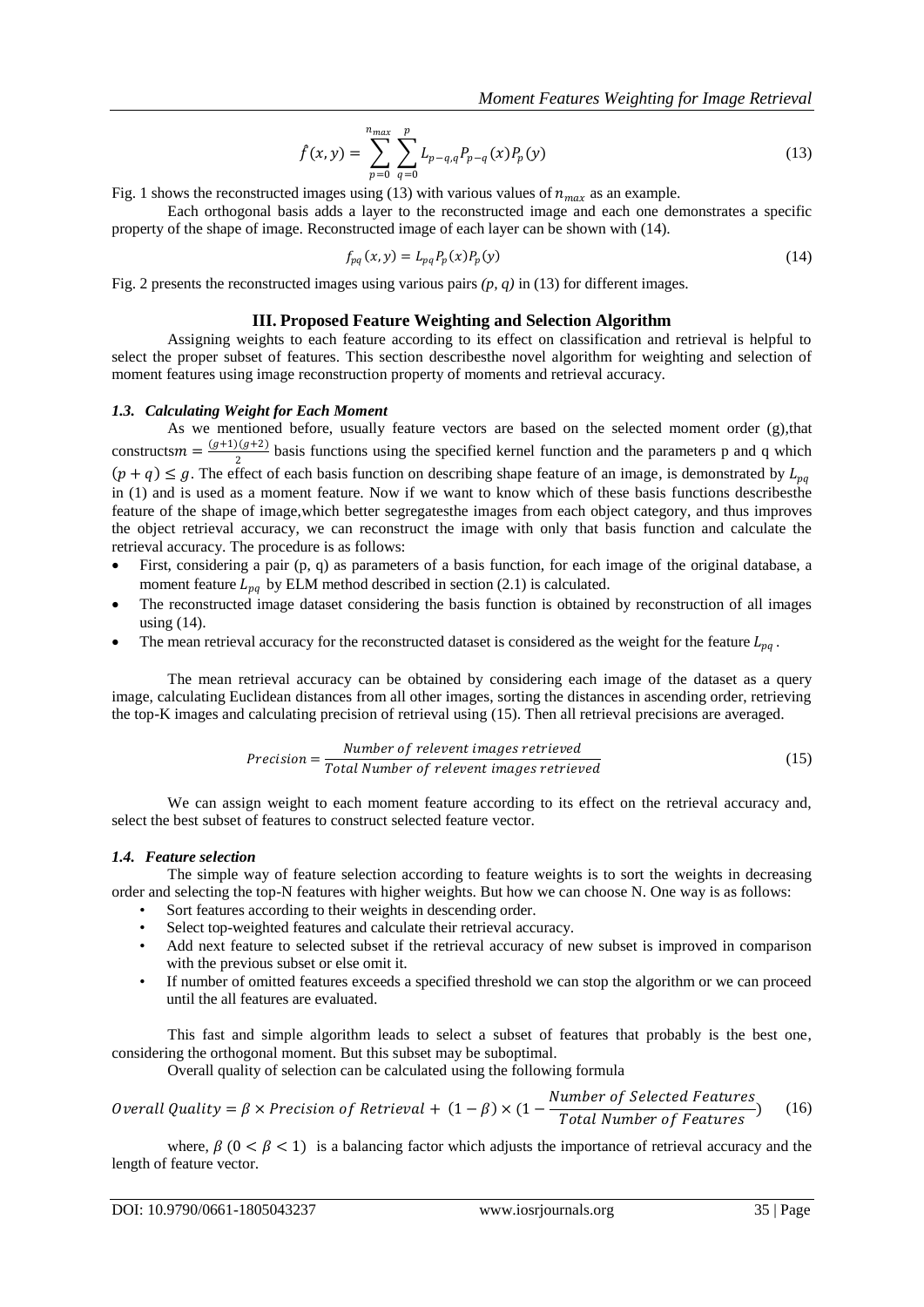# **IV. Experimental results**

The proposed method of moment feature weighting and selection are examined on Coil-20 [\[9\]](#page-5-5) shape dataset that contains 1440 gray level shape images of 20 object classes. Size of images is 128×128 pixels. First, images of the dataset are divided into two groups of training and test images and, 75percent of images in each object category are used as training dataset and the remaining 25 percent of those are used as test dataset. For each image of the training dataset,the order 9 of Legendre moment features are extracted by ELM method explored in Section 2.1. Thus, the length of original feature vector is 55. All images of the training dataset are used for calculating the retrieval accuracy. The number of retrieved images for each query in the training phase is 54 and in test phase is 18 because we have 72 images in each class. For selection of N features with mentioned feature selection method, all features are evaluated, and a subset that has best mean retrieval performance is obtained.

One of the important weighting algorithms is Relief [\[8\]](#page-5-14), which was devised for two class problems. This algorithm assigns weight to a feature according to its ability to decrease the distance between two instances from the same class and increase the distance between two instances from different classes. ReliefF is an extension of Relief for multi-class problems and has considered as one of the most successful feature weighting methods due to its simplicity and effectiveness. Fig. 3 presents the calculated weights, obtained by the proposed method,compared with the results ofReliefF.The figure shows that, despite the difference in the range of weights and the weight of some features, weight ratio of the majority of features is similar. Thus, the selected subsets, using above mentioned feature selection method, with these twoweighting methods are very similar. Fig. 4 shows the retrieval accuracies with selecting each number of features (1 up to all).The figurepresents the mean accuracies thatare obtained bythe following four retrieval schemes.

**Scheme 1:**Retrieval with ReliefF based selection and Euclidean distance based retrieval **Scheme 2:** Retrieval with ReliefF based selection and weighted Euclidean distance based retrieval **Scheme 3:**Retrieval with reconstruction based selection and Euclidean distance based retrieval

**Scheme 4:**Retrieval with reconstruction based selection and weightedEuclidean distance based retrieval



**Figure 3:** Weights calculated by the proposed method and Relief F algorithm



**Figure 4:** Retrieval accuracies of selection usingthe proposed weighting method and Relief F